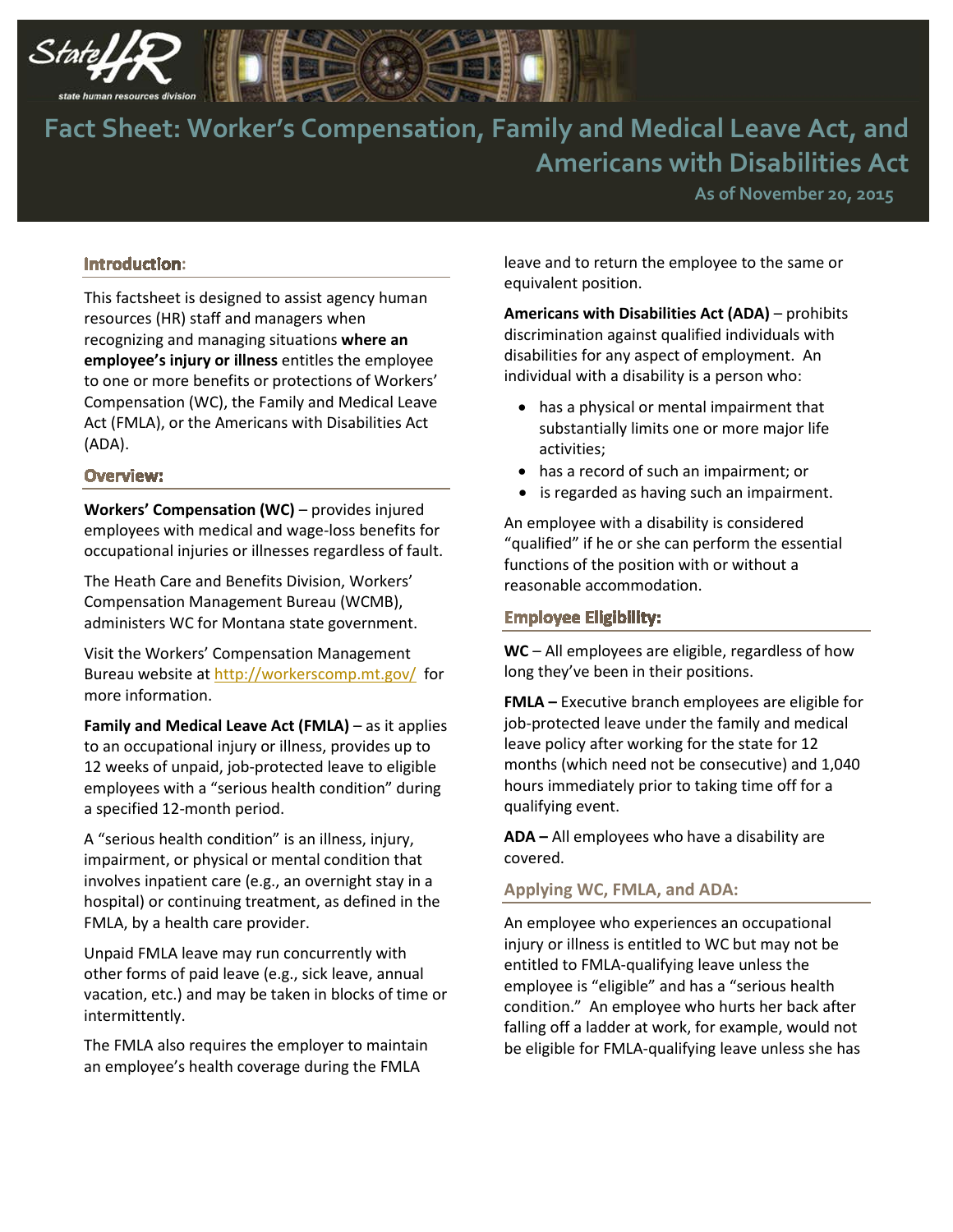worked 1,040 hours during the previous 12-month period.

Likewise, if the employee met the eligibility requirement and returned to work the following day without further treatment, except for a followup visit to her health care provider, the employee would not be entitled to leave under the FMLA. Nor would she be protected under the ADA, because the injury is short term. The injury does not "substantially limit" a major life activity and is considered "short term and minor."

If the employee could not return to work after three or more consecutive days following her injury and she required continuing treatment by a health care provider (e.g., a regimen of pain medication, physical therapy, surgery, etc.), she would receive wage-loss benefits under WC and job protections under the FMLA. Assuming the employee is expected to recover without "substantial limitations" to a major life activity, the employee would not be protected under the ADA.

# **Medical Documentation:**

**WC** – An employee must continue to provide required medical documentation to our insurer to process the initial claim, maintain wage-loss benefits, pay medical expenses if the claim is approved, track the employee's recovery, determine maximum medical improvement (MMI), and assess the employee's future ability to work.

**FMLA** – Medical information related to an employee's WC claim is strictly controlled, and information released by the Workers' Compensation carrier may not be sufficient to determine an employee's FMLA entitlement.

Agency HR staff may ask for medical certification of the serious health condition but may not ask for more information than is necessary to establish the need for FMLA-qualifying leave.

An employee typically has 15 days to return the form. An employee may lose FMLA job protections if the employee does not return the form. Agency HR staff must maintain all documentation related to an employee's FMLA qualifying event in a secured location separate from the employee's personnel file.

**ADA** – The FMLA certification form is limited to an employee's need for time off under the FMLA and may not address the need for other reasonable accommodations under the ADA (e.g., a flexible work schedule, equipment needed, the need for additional time off beyond the employee's 12-week leave entitlement, etc.).

The appropriate agency representation may request medical documentation to determine an employee's need for a requested reasonable accommodation. In most cases, this will be the agency ADA coordinator or a designated HR staff member acting on behalf and in coordination with the ADA coordinator. If, for example, an employee returns to work with a substantial limitation to a major life activity (a disability) and the need for the requested accommodation is not obvious or known, the HR staff may request documentation to establish the need for the accommodation.

HR staff must use caution when requesting medical information. Requests should focus on whether the employee has a substantial limitation to a major life activity, the major life activity impacted, how the limitation affects the employee's ability to perform essential function(s), the recommended accommodation(s), and how the accommodation would enable the employee to perform the essential function(s).

All documentation related to an accommodation request must be kept in a secure location separate from the employee's personnel file.

NOTE: Although WC, FMLA, and ADA laws, regulations, and policies sometimes overlap, HR staff and managers must use caution and assess each entitlement as separate and distinct.

# **Return-to-Work Program and Transitional-Duty Work Assignments:**

**WC** – An employee's health care provider may release the employee to return to work in a transitional-duty position. When management offers a transitional-duty position, the employee **may** accept the position, but acceptance is not required. If the employee chooses not to accept the position, he or she may not qualify for wageloss payments under the WC benefit plan. An eligible employee would, however, be able to